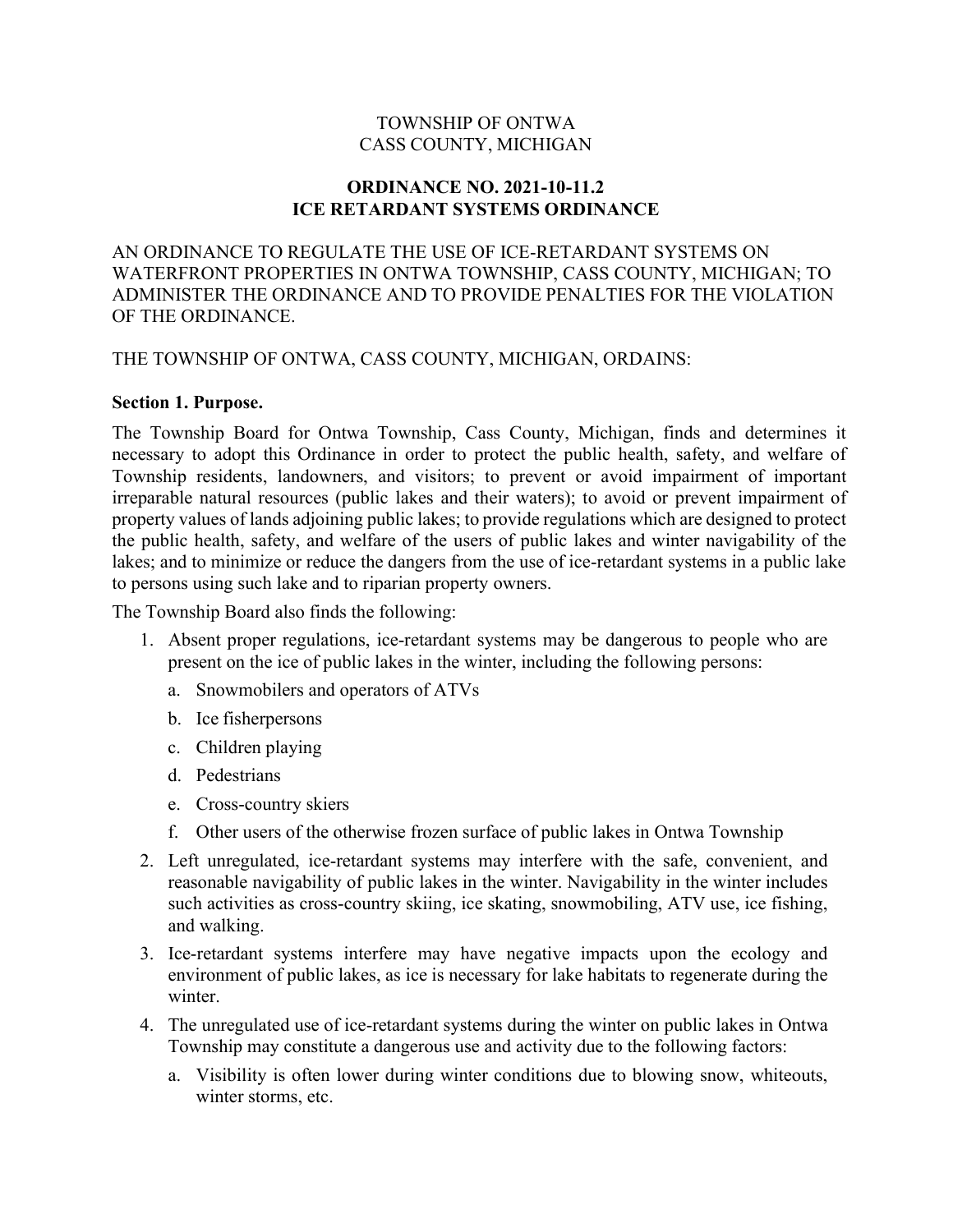- b. Open water or weakened ice is often difficult to detect at night.
- c. Children are especially susceptible to the dangers of weak ice and open water.

Section 2. Definitions. The following words, terms, and language shall mean the following for purposes of this Ordinance:

- 1. ICE RETARDANT SYSTEM: any machinery, motor, engine, item, equipment, pump, compressor or compression system, or any structural, mechanical, or other system whether automatically or manually operated and which is designed, intended, or functions to interrupt, stop, or slow down the natural freezing of waterways or to break up any ice surrounding or adjacent to any boat, vessel, pier, dock, or seawall as a means of a wet storage system for such boat or vessel, or protection for any dock, structure, pier, shore station, or seawall during the winter months. This definition also includes any system or apparatus that uses aerators, forced air (bubblers), props, pumps, agitation, or other motion to weaken or prevent ice or the formation of ice within a lake.
- 2. PROTECTED STRUCTURE: any lakefront or in-lake structure that a proposed iceretardant system is designed to protect. By way of example, docks, piers, catwalks, shore stations, boat hoists, seawalls, and boathouses are considered protected structures for the purposes of this ordinance.
- 3. PUBLIC LAKE: any lake or portion thereof contained within the boundaries of Ontwa Township with two or more property owners adjacent to it, as well as its waters, channels, ice, shore, and bottomlands, including, but not limited to Eagle Lake, Christiana Lake, Juno Lake, Garver Lake, Cobert Lake, Spring Lake, and Pleasant Lake.

Section 3. Permit Required. No ice retardant system shall be operated on a public lake in Ontwa Township unless a permit has been issued by the Township in accordance with this Ordinance. Permits shall be issued by the township on a biennial basis. No permit fee shall be charged.

- 1. Application. To obtain a permit, the owner shall provide and certify as true the following information on a form provided by the Township:
	- A. Name, address, and telephone number of the owner of the property on which the ice retardant system is to be operated.
	- B. The street address of the property.
	- C. A copy of a valid permit for a permanent dock or permanent boat hoist issued by EGLE pursuant to Part 301 of the Natural Resources and Environmental Protection Act, 1994, PA 451, as amended.
	- D. Any other information necessary to indicate compliance with all requirements of this Ordinance.
	- E. A scaled sketch of the property, showing the location of the protected structure, the shorelines, adjacent property lines and dwelling units, and the location of required signage.
	- F. Information related to the type of lighting to be used.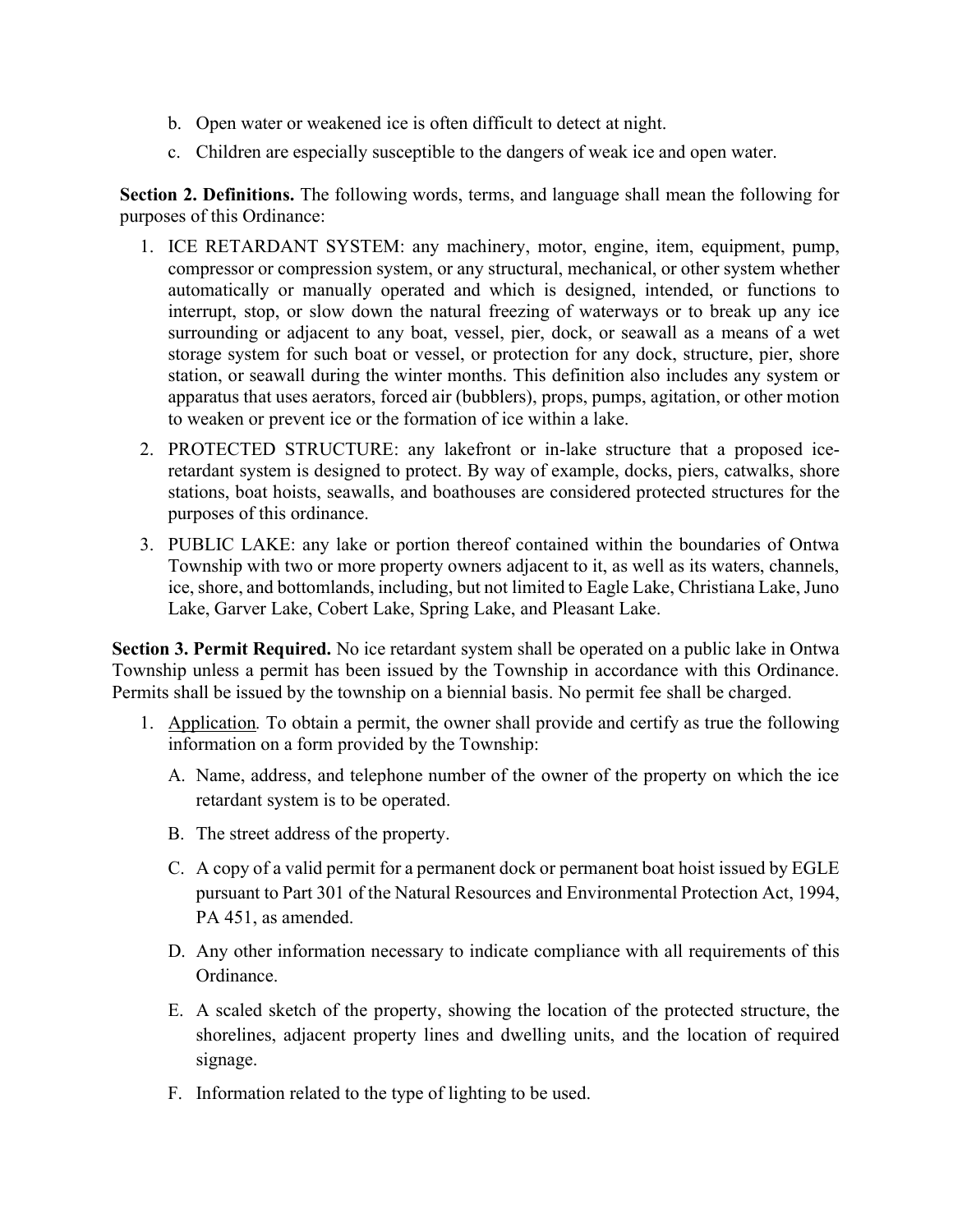- G. Information regarding the type of ice retardant system to be used, such as the manufacture and model number, and other relevant information related to how the system will be installed and to which structures it will be attached.
- H. Any other information deemed necessary by the Township to determine compliance with this ordinance.

Section 4. Regulations for Ice-Retardant Systems. Any ice retardant system located on a public lake shall comply with the following requirements.

- 1. All protected structures utilizing ice retardant systems shall be permanent and shall have a valid permit issued by EGLE pursuant to Part 301 of the Natural Resources and Environmental Protection Act, 1994, PA 451, as amended.
- 2. No ice-retardant system operated on seasonal piers, hoists, docks, shore stations,
- 3. A permit for an ice retardant system shall not be issued by the Township if the protected structure does not have a valid permit issued by EGLE pursuant to Part 301 of the Natural Resources and Environmental Protection Act, 1994, PA 451, as amended.
- 4. Reserved.
- 5. Prior to the operation of an ice retardant system, the owner shall install an easily visible sign with an area of two (2) square feet clearly stating "WARNING: OPEN WATER" displayed at or near the outside edges of the extent of the open water.
- 6. In addition to signage, the applicant shall install low-intensity blue or similar lighting on or around the protected area to allow persons to see open water.
- 7. The ice retardant systems shall only be operated during those months when ice is typically present.
- 8. The ice retardant system shall be operated such that, under normal operating conditions, the presence of open water is limited only to those areas within five (5) feet of the protected structure.
- 9. All parts of the protected structure shall be located a minimum of ten (10) feet from the projection of the property line into the public lake.
- 10. The ice retardant system shall not prevent the formation of ice within five (5) feet of the projection of the property line into the public lake.
- 11. The ice retardant system shall not make any noise detectable by an adjacent dwelling.

# Section 5. Enforcement and Penalties.

1. A violation of this Ordinance constitutes a municipal civil infraction. Any person who violates, disobeys, omits, neglects, or refuses to comply with any provision of this Ordinance, or any amendment thereto, shall be in violation of this Ordinance and shall be responsible for a civil infraction. The civil fine for a municipal civil infraction shall be not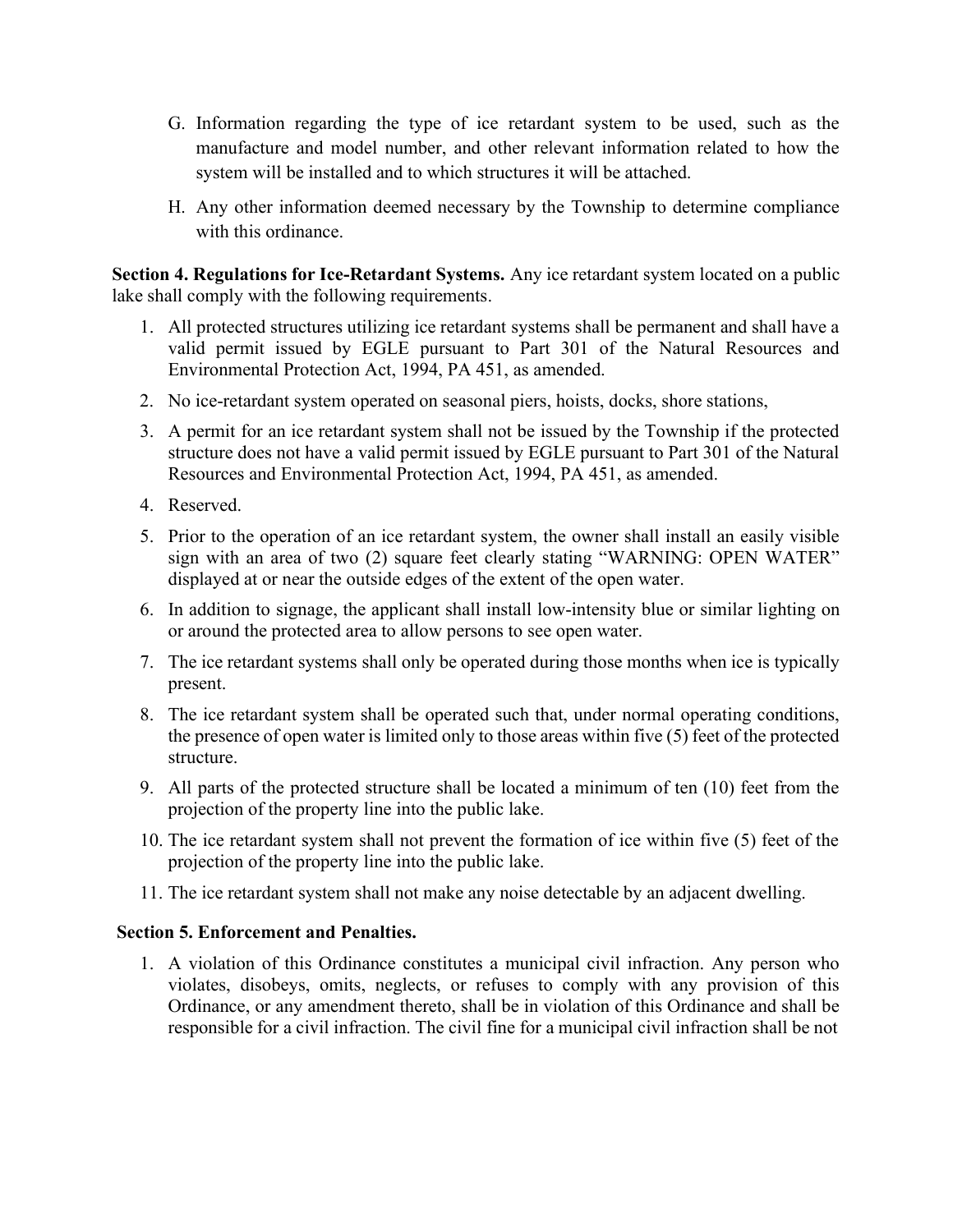less than one hundred dollars (\$100.00) for the first offense and not less than five hundred dollars (\$500.00) for subsequent offenses, in the discretion of the court, in addition to all other costs, damages, expenses, and remedies provided by law. For the purposes of this section, "subsequent offense" means a violation of the provisions of this Ordinance committed by the same person within twelve (12) months of a previous violation of the same provision of this Ordinance or similar provision of this Ordinance for which said person admitted responsibility or was adjudged to be responsible. Each day during which any violation continues shall be deemed a separate offense.

- 2. Upon a determination by an official designated by the Township Board to enforce this Ordinance that an ice retardant system is in violation of this Ordinance, such official shall issue a notice to the owner informing them of the violation. The owner may request a hearing before the Township Board and if requested, the Township shall notify the owner in writing at least 14 days prior to the hearing of a time and place for that hearing. At the hearing, the owner may present evidence that the owner should not be held responsible for one or more of the violations due to extenuating circumstances. Extenuating circumstances may include circumstances such as (1) the owner(s) attempted to prevent or halt the violation; (2) the violation resulted from unusual weather conditions; or (3) other circumstances that the owner could not reasonably anticipate, prevent, and control.
- 3. In addition to the above-mentioned remedies, the Township is also authorized (at its option and discretion) to pursue a civil lawsuit to enforce and/or ensure compliance with this Ordinance in the Cass County Circuit Court. The remedies and penalties provided in this Ordinance are cumulative and not exclusive.
- 4. This Ordinance may be enforced by the Township Zoning Administrator, the Township Building Inspector, the Township Zoning Enforcement Officer, an Ontwa Township Edwardsburg Police Officer, a Deputy County Sheriff, or other Township officials or agents as designated by the Township Board.
- 5. A violation of this Ordinance is also hereby declared to be a nuisance *per se* (which should be abated) and is also declared to be offensive to the public health, safety, and welfare.

# Section 5. Severability.

The provisions of this Ordinance are hereby declared to be severable and if any clause, sentence, word, section, or provision is declared void or unenforceable for any reason by any Court of competent jurisdiction, it shall not affect any portion of this Ordinance other than said part or portion thereof.

# Section 6. Repealer.

Any existing ordinance or resolution that is inconsistent or conflicts with this Ordinance is hereby repealed to the extent of any such conflict or inconsistency.

#### Section 7. Effective Date.

This Ordinance shall take effect 30 days following publication.